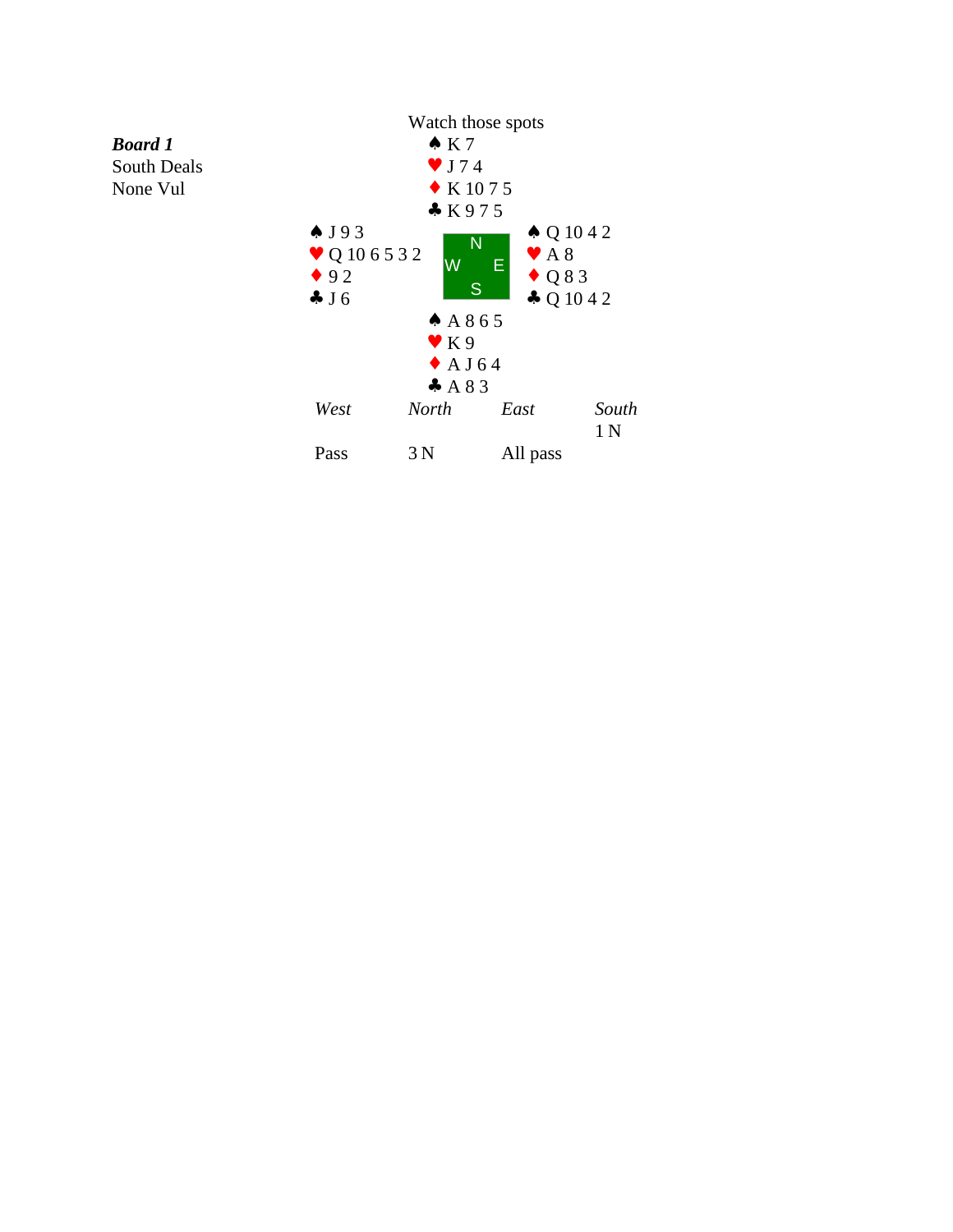## When a (hearts)"not-finesse" does better

*Board 2* North Deals

N-S Vul

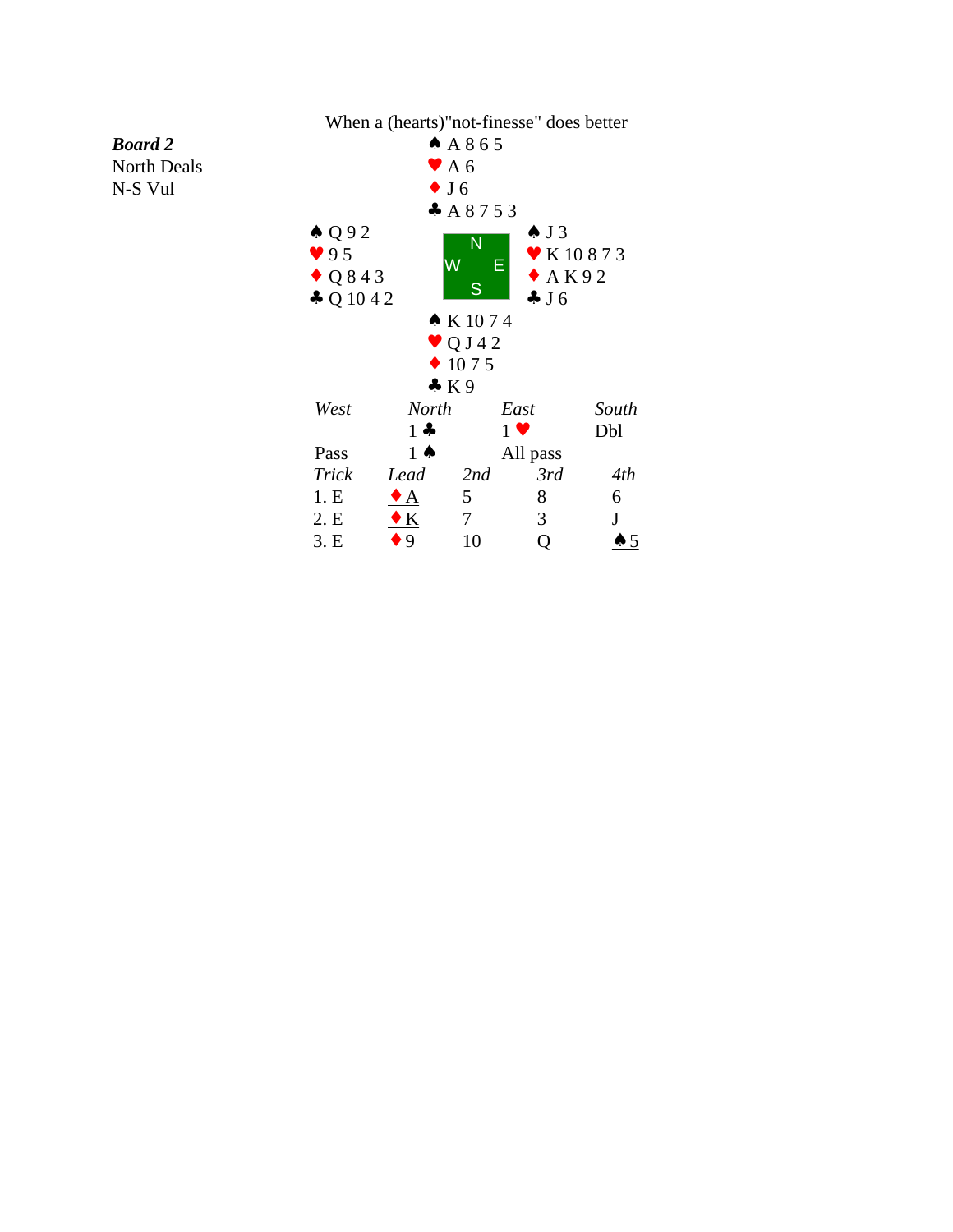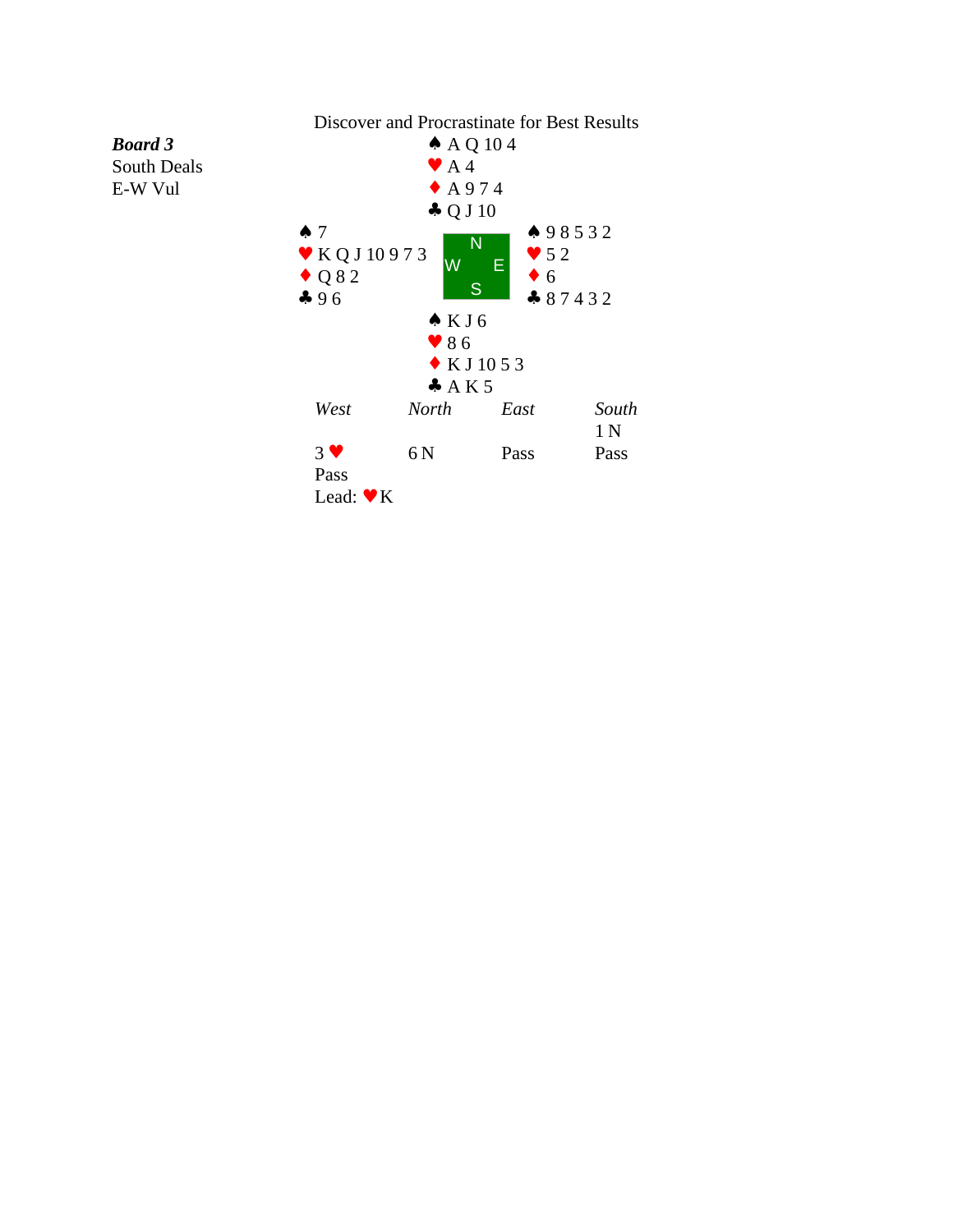

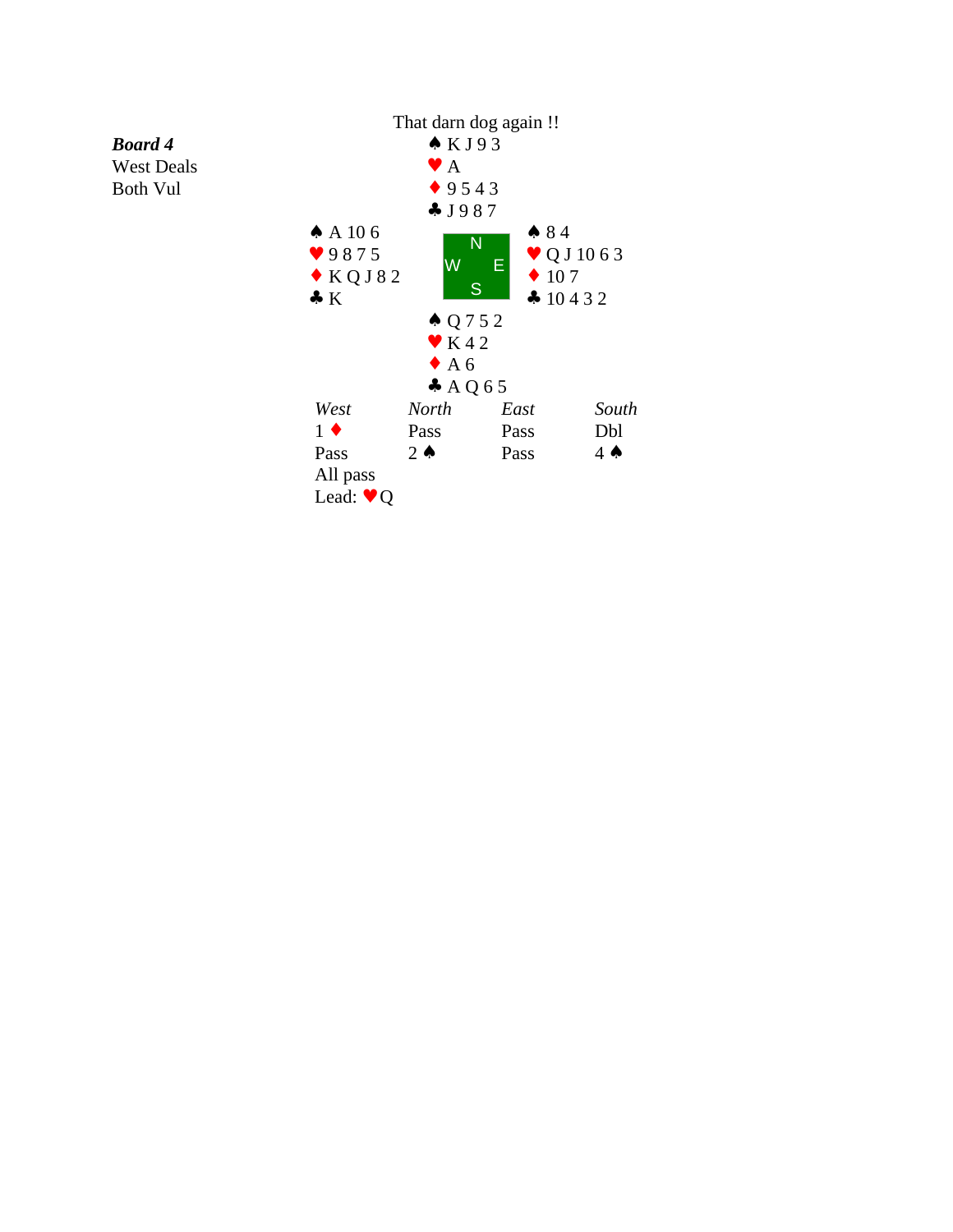|                                                 | Playing the (heart) odds                                        |                                                                                       |               |               |                |
|-------------------------------------------------|-----------------------------------------------------------------|---------------------------------------------------------------------------------------|---------------|---------------|----------------|
| <b>Board</b> 5<br><b>North Deals</b><br>N-S Vul | $\triangle$ KJ94<br>$\bullet$ 862<br>$\triangle$ A J 4<br>A K 8 | $A$ AQ87<br>N<br>$\bullet$ Q94<br>W<br>E<br>$\bullet$ K 109<br>S<br>$\clubsuit$ Q 7 3 |               |               |                |
|                                                 | West                                                            | <b>North</b>                                                                          | East          |               | South          |
|                                                 |                                                                 | Pass                                                                                  | $1 -$         |               | Pass           |
|                                                 | $1 \spadesuit$                                                  | Pass                                                                                  | $2 \triangle$ |               | Pass           |
|                                                 | $4 \spadesuit$                                                  | All pass                                                                              |               |               |                |
|                                                 | <b>Trick</b>                                                    | Lead                                                                                  | 2nd           | 3rd           | 4th            |
|                                                 | 1. N                                                            | $\blacktriangledown$ A                                                                | 4             | J             | 6              |
|                                                 | 2. N                                                            | $\underline{\mathbf{v}}$ K                                                            | 9             | 7             | $\overline{2}$ |
|                                                 | 3. N                                                            | $\blacktriangledown$ 5                                                                | Q             | $\clubsuit$ 6 | 8              |
|                                                 | 4. S                                                            | $\clubsuit 10$                                                                        |               |               |                |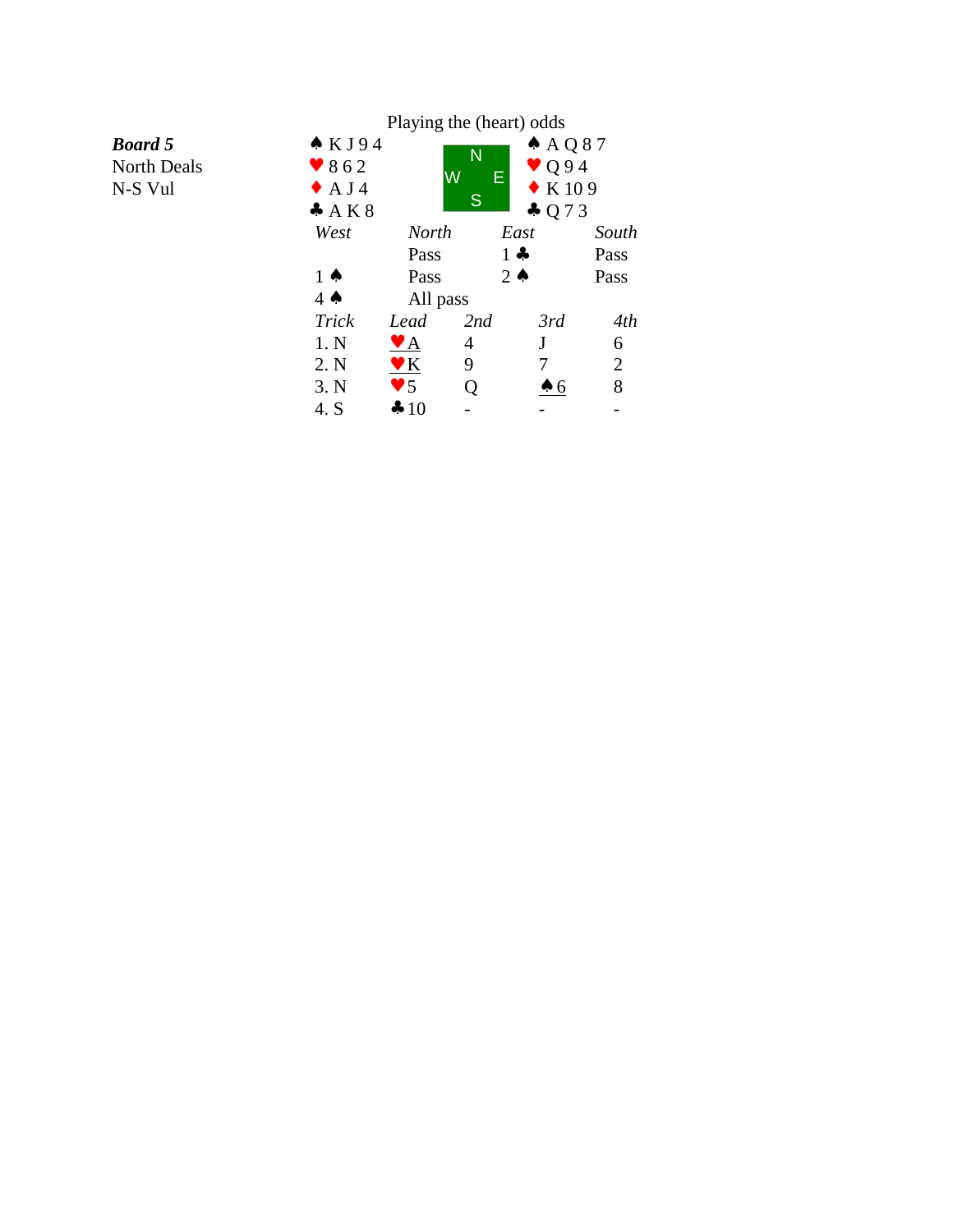## *Board 6*

North Deals

E-W Vul

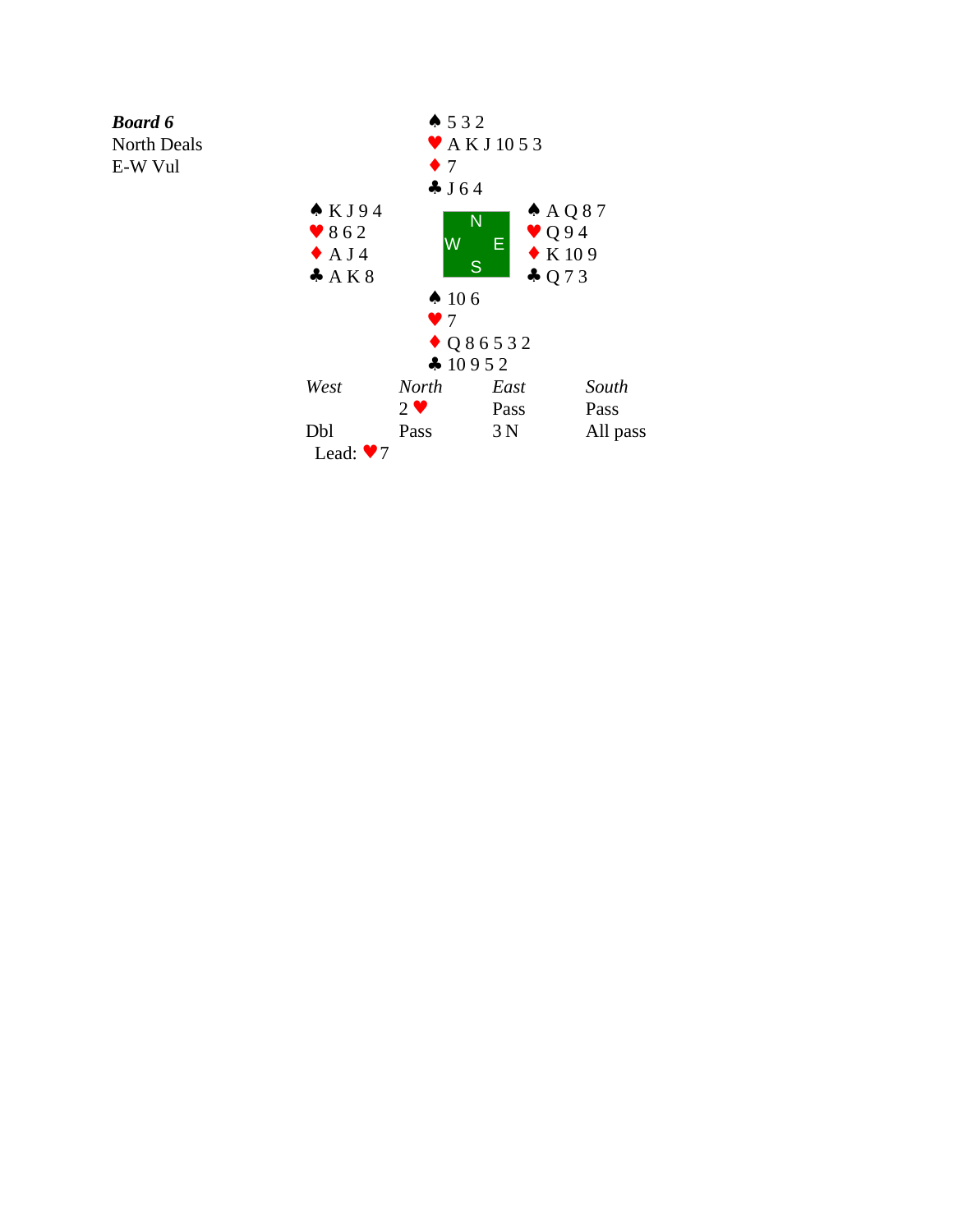*Board 7*

South Deals

Both Vul

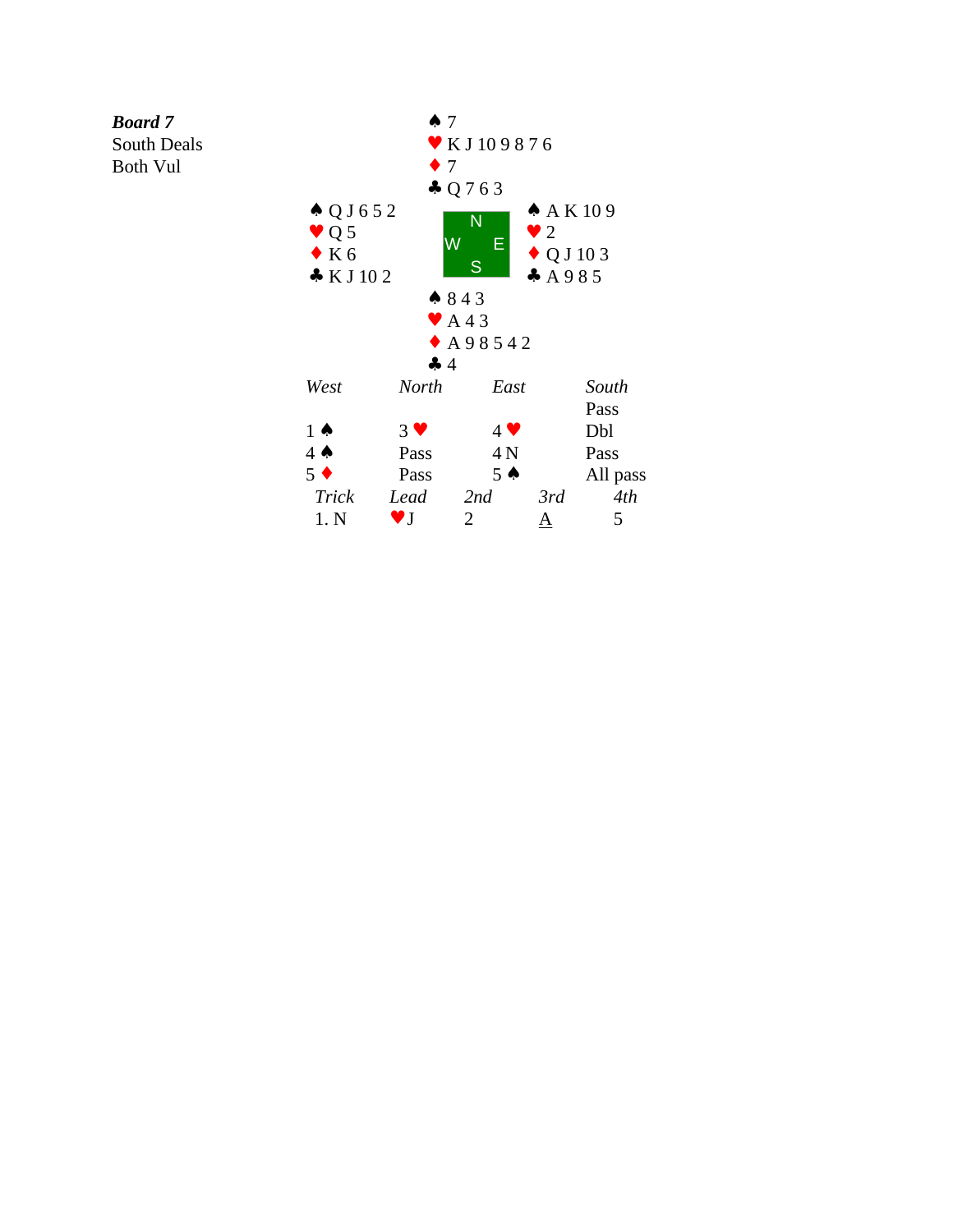

*Board 8* West Deals

None Vul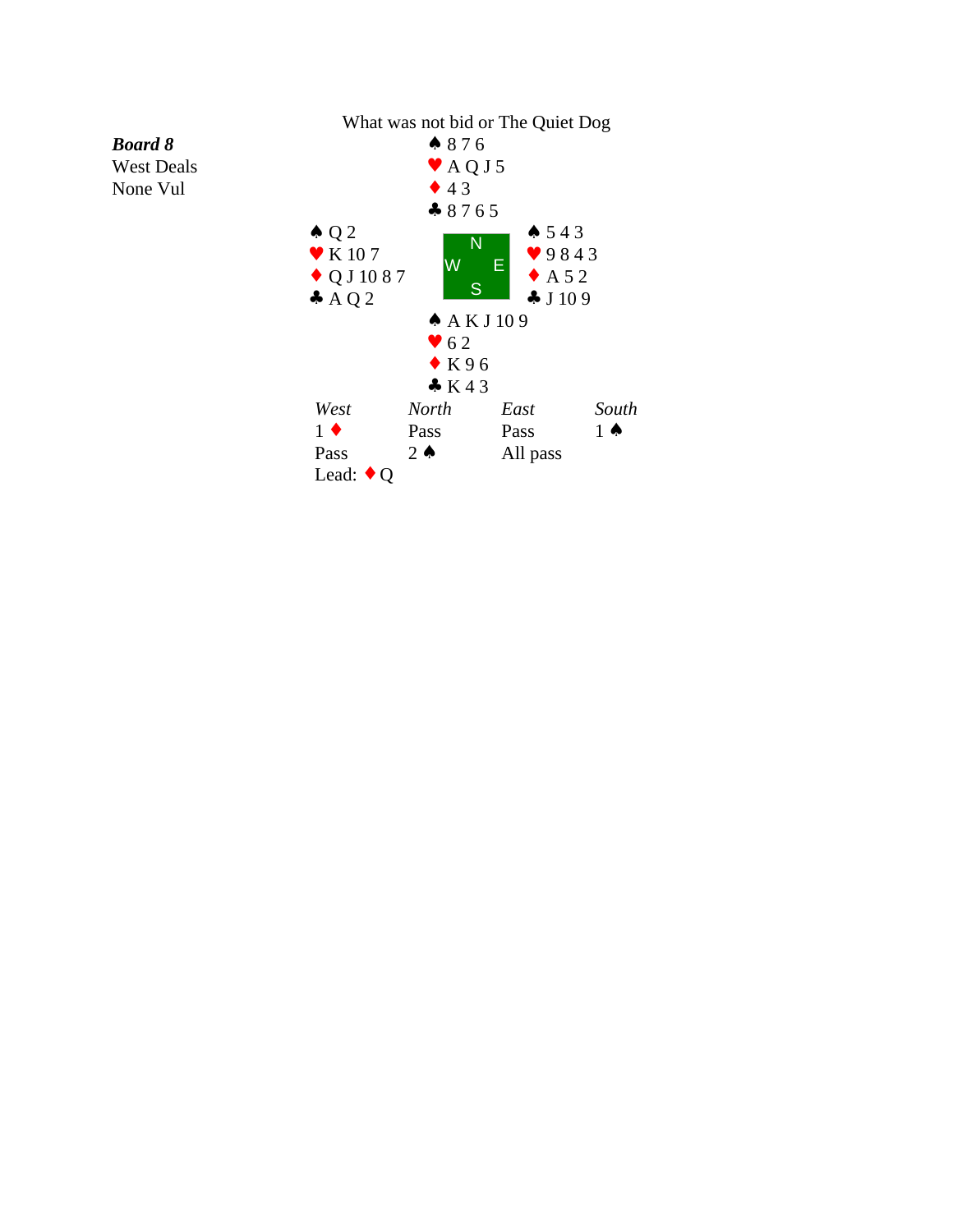

Elimination Play - More tough ones like this in next class

## *Board 9*

North Deals E-W Vul